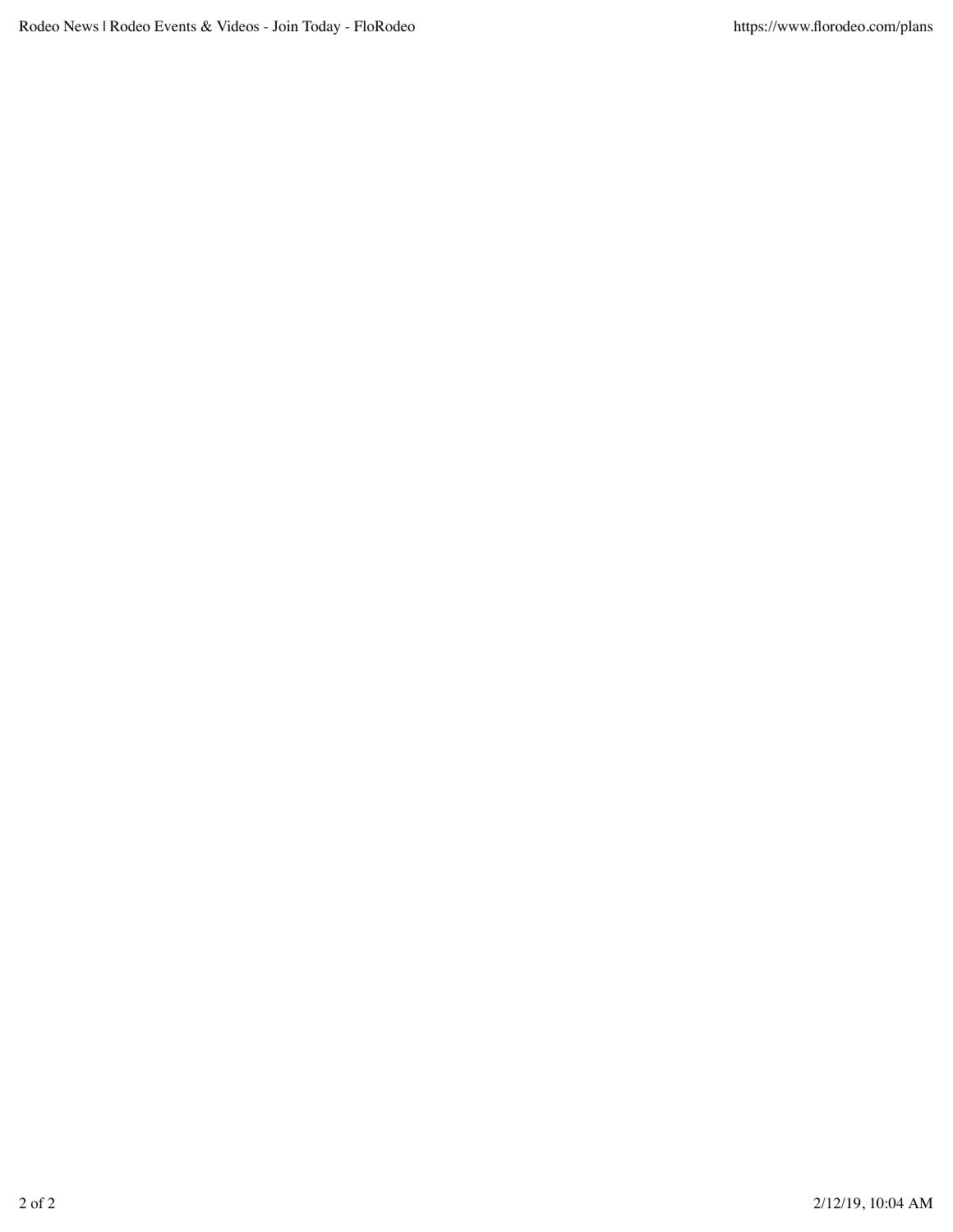

## Choose Plan

Step 2 of 3

**Next** 

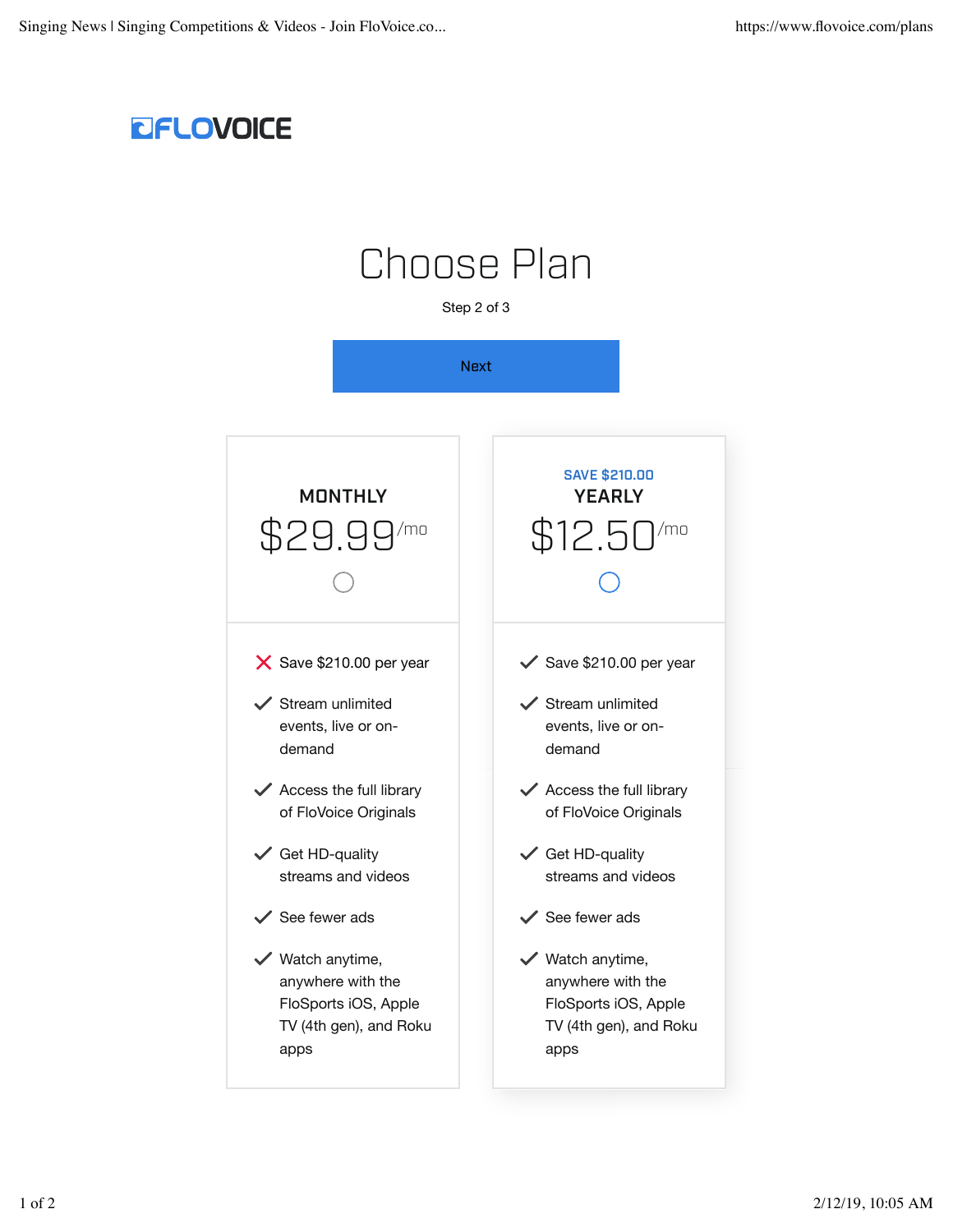Singing News | Singing Competitions & Videos - Join FloVoice.co... https://www.flovoice.com/plans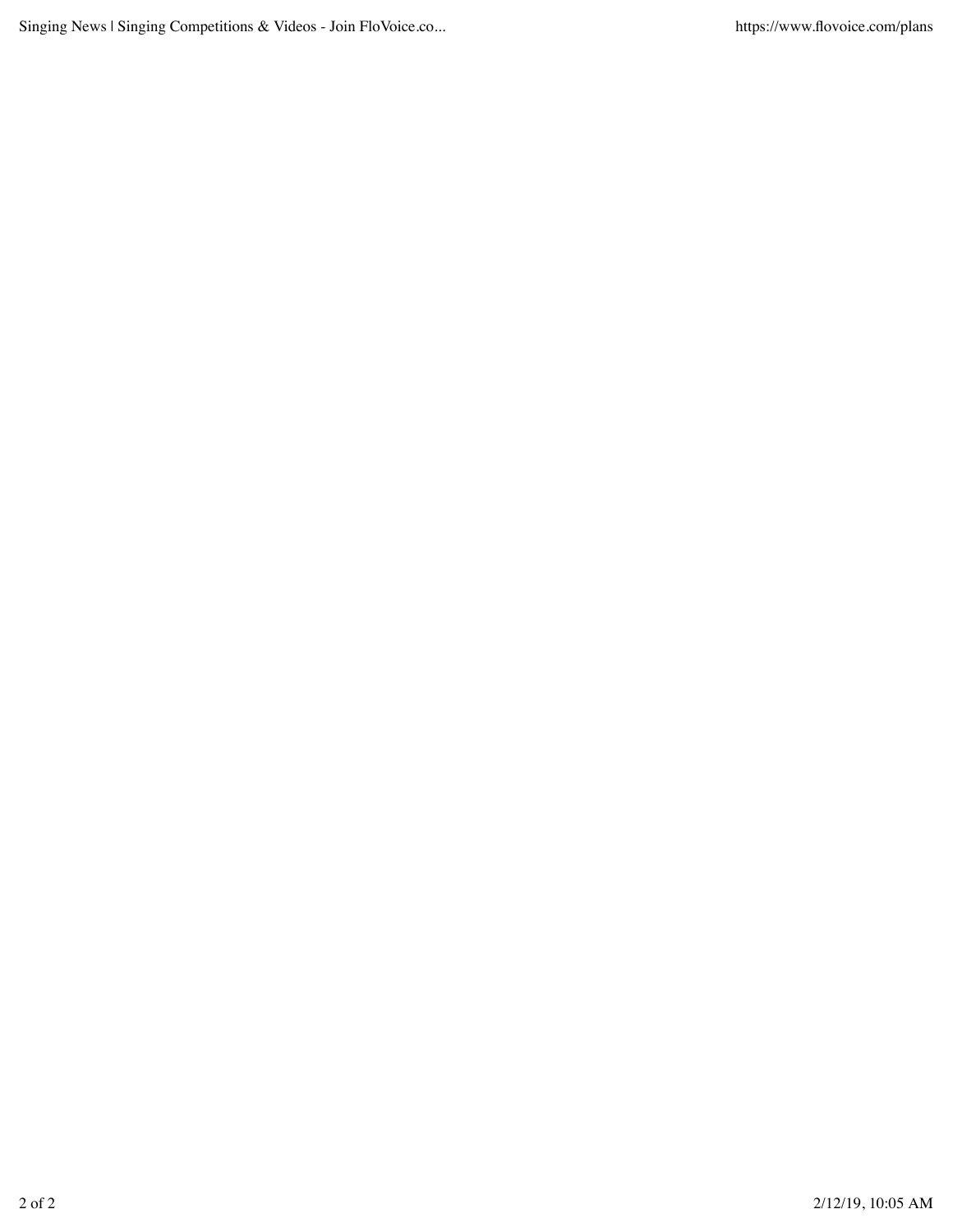## **DFLODANCE**

## Choose Plan

Step 2 of 3

Next